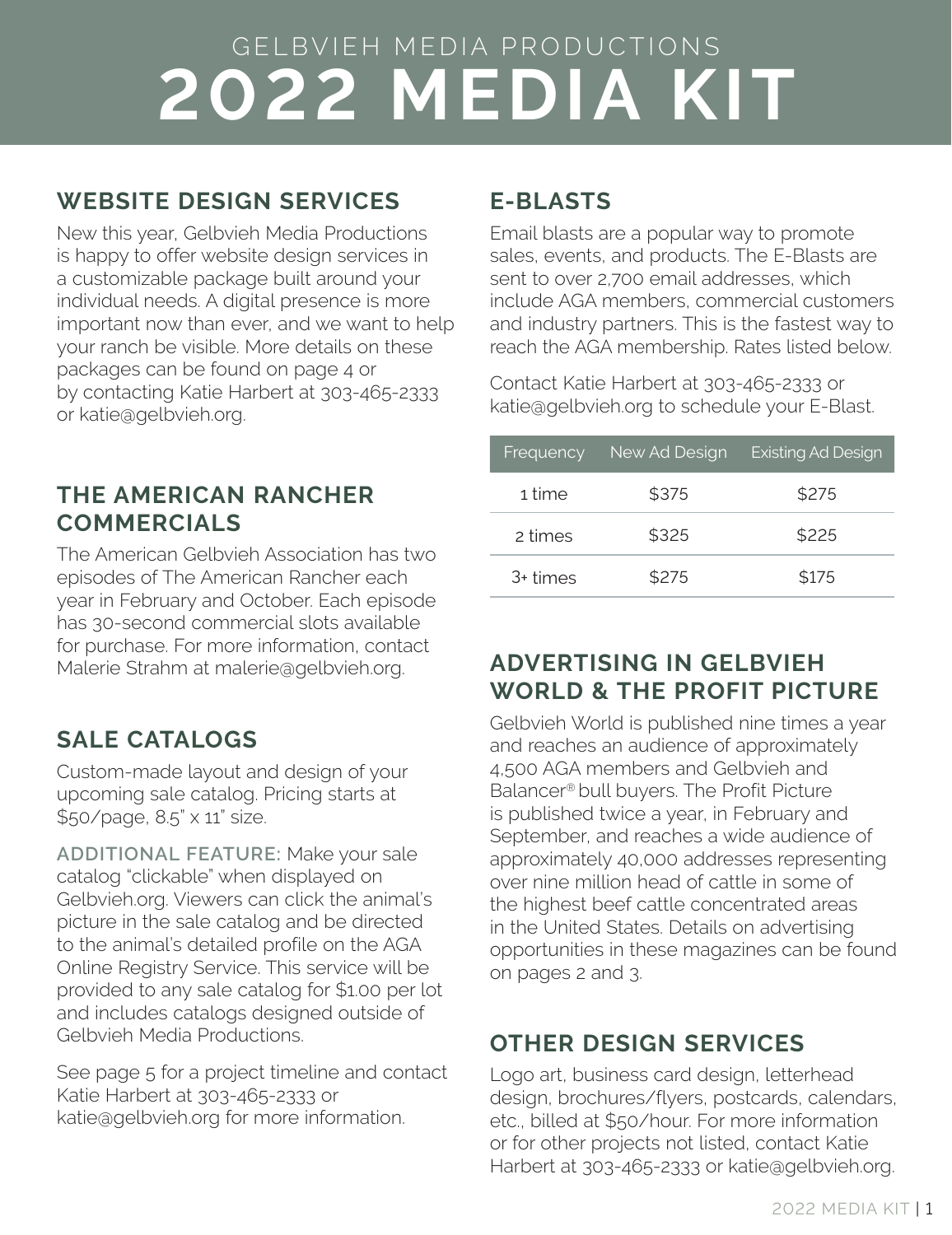## *ad rates, discounts and specs*

## GELBVIEH WORLD **AD RATES**

*circulation: 4,500*

## THE PROFIT PICTURE **AD RATES**

*circulation: 40,000*

| <b>SPACE</b>     | <b>CONTRACT MONTHLY</b> |       | <b>SPACE</b>     | <b>CONTRACT MONTHLY</b> |       |
|------------------|-------------------------|-------|------------------|-------------------------|-------|
| <b>Full Page</b> | \$717                   | \$753 | <b>Full Page</b> | \$817                   | \$858 |
| $1/2$ Page       | \$468                   | \$492 | $1/2$ Page       | \$545                   | \$572 |
| $1/3$ Page       | \$358                   | \$376 | $1/3$ Page       | \$424                   | \$445 |
| $1/4$ Page       | \$276                   | \$290 | $1/4$ Page       | \$333                   | \$350 |

### **ADDITIONAL CHARGES AND DISCOUNTS**

**CHARGES 4-Color** \$300 added to space rate **2-color** \$150 added to space rate **Late Fee** 10% added fee **DISCOUNTS Breeder Block Discount** 10% off space **Camera-Ready Ad** 10% off space

## **BREEDER BLOCK CONTRACTS**

#### **2" x 1"** \$297 **2" x 2"** \$594 **Online listing** \$200

Breeder Block ads are smaller, business card-style ads placed in the Breeder's Corner and Service Center section of all nine issues of Gelbvieh World and both issues of The Profit Picture, with the option to add an online listing. Breeder Blocks are purchased in the form of 11 month contracts.

### **STATE ROUNDUP ADS**

#### **One-time rate** \$75 **Three-time rate** \$175

State Roundup ads are available in the following issues: July Gelbvieh World, February and September The Profit Picture, and can be purchased for an individual issue or as a one year contract. State roundup ads are 2 inch ads, similar to Breeder Blocks.

### **DEADLINES**

The deadline to reserve an ad space is the first of the month prior to the issue month (i.e. February 1 for the March issue). Copy and photos for new ads must also be submitted at this time. Camera ready ads are due one week later. If either of those dates fall on a weekend, the deadline is the business day prior. Magazines are released online on the first of the issue month, and arrive in mailboxes around the same date, with some minor variations from postal carriers. The 2022 production schedule can be found on page 4.

### **AD SPECIFICATIONS** GELBVIEH WORLD THE PROFIT PICTURE



2022 MEDIA KIT | 2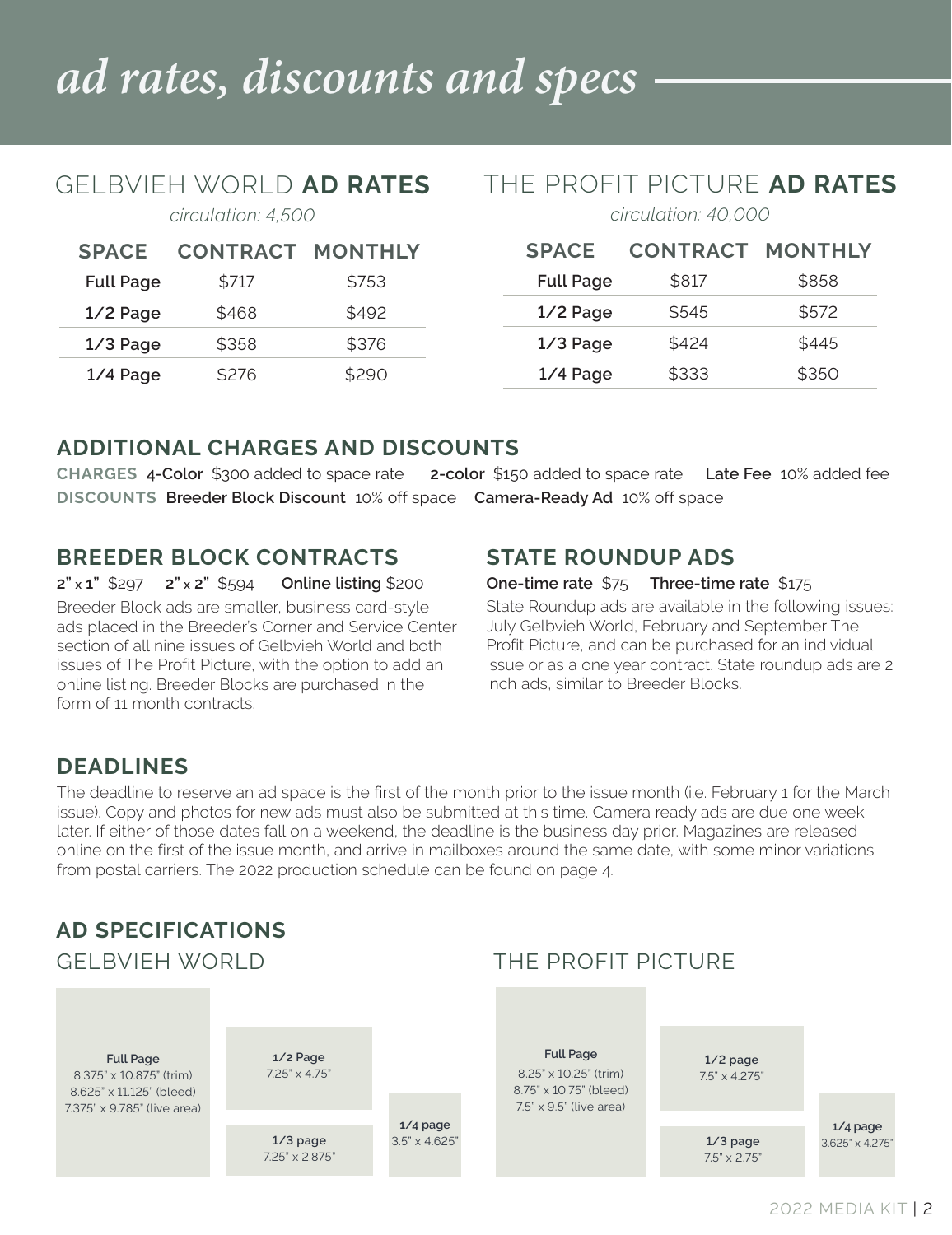## *magazine production schedule*

#### **JANUARY** GELBVIEH WORLD

SIRE POWER

**Space Reservation** December 1

**Camera Ready Ads** December 8

**Drop-In Mail** December 27

#### **FEBRUARY** PROFIT PICTURE

SALE SEASON

| <b>Space Reservation</b> | December<br>31 |  |
|--------------------------|----------------|--|
| <b>Camera Ready Ads</b>  | January 7      |  |

**Drop-In Mail** January 21

## **MARCH** GELBVIEH WORLD

CATTLEMEN'S CONGRESS

| Camera Ready Ads February 8 |  |
|-----------------------------|--|
|-----------------------------|--|

**Drop-In Mail** February 25

## **APRIL** GELBVIEH WORLD

NUTRITION

| <b>Space Reservation</b> | March 1  |
|--------------------------|----------|
| Camera Ready Ads         | March 8  |
| Drop-In Mail             | March 27 |

#### **MAY** GELBVIEH WORLD

THE PROTEIN POWERHOUSE

| <b>Space Reservation</b> | April 1  |
|--------------------------|----------|
| Camera Ready Ads         | April 8  |
| Drop-In Mail             | April 27 |

#### **JULY** GELBVIEH WORLD HERD REFERENCE

| <b>Space Reservation</b> | June 1 |
|--------------------------|--------|
| <b>Camera Ready Ads</b>  | June 8 |

**Drop-In Mail** June 27

#### **AUGUST** GELBVIEH WORLD

FOCUS ON THE FUTURE

| <b>Space Reservation</b> | July 1  |
|--------------------------|---------|
| Camera Ready Ads         | July 8  |
| Drop-In Mail             | July 27 |

#### **SEPTEMBER** PROFIT PICTURE

#### PREMIUM OPPORTUNITIES

| <b>Space Reservation</b> | August 1 |
|--------------------------|----------|
|--------------------------|----------|

**Camera Ready Ads** August 8

**Drop-In Mail** August 21

### **OCTOBER** GELBVIEH WORLD

#### TECHNOLOGY-DRIVEN EFFICIENCY

| <b>Space Reservation</b> September 1 |
|--------------------------------------|
|                                      |

**Camera Ready Ads** September 8

**Drop-In Mail** September 27

#### **NOVEMBER** GELBVIEH WORLD

#### HERD BUILDERS

| <b>Space Reservation</b>       | September<br>30 |  |
|--------------------------------|-----------------|--|
| Camera Ready Ads October 7     |                 |  |
| <b>Drop-In Mail</b> October 26 |                 |  |

#### **DECEMBER** GELBVIEH WORLD

SEEDSTOCK MARKETING

| November 1<br><b>Space Reservation</b> |
|----------------------------------------|
|----------------------------------------|

**Camera Ready Ads** November 8

**Drop-In Mail** November 28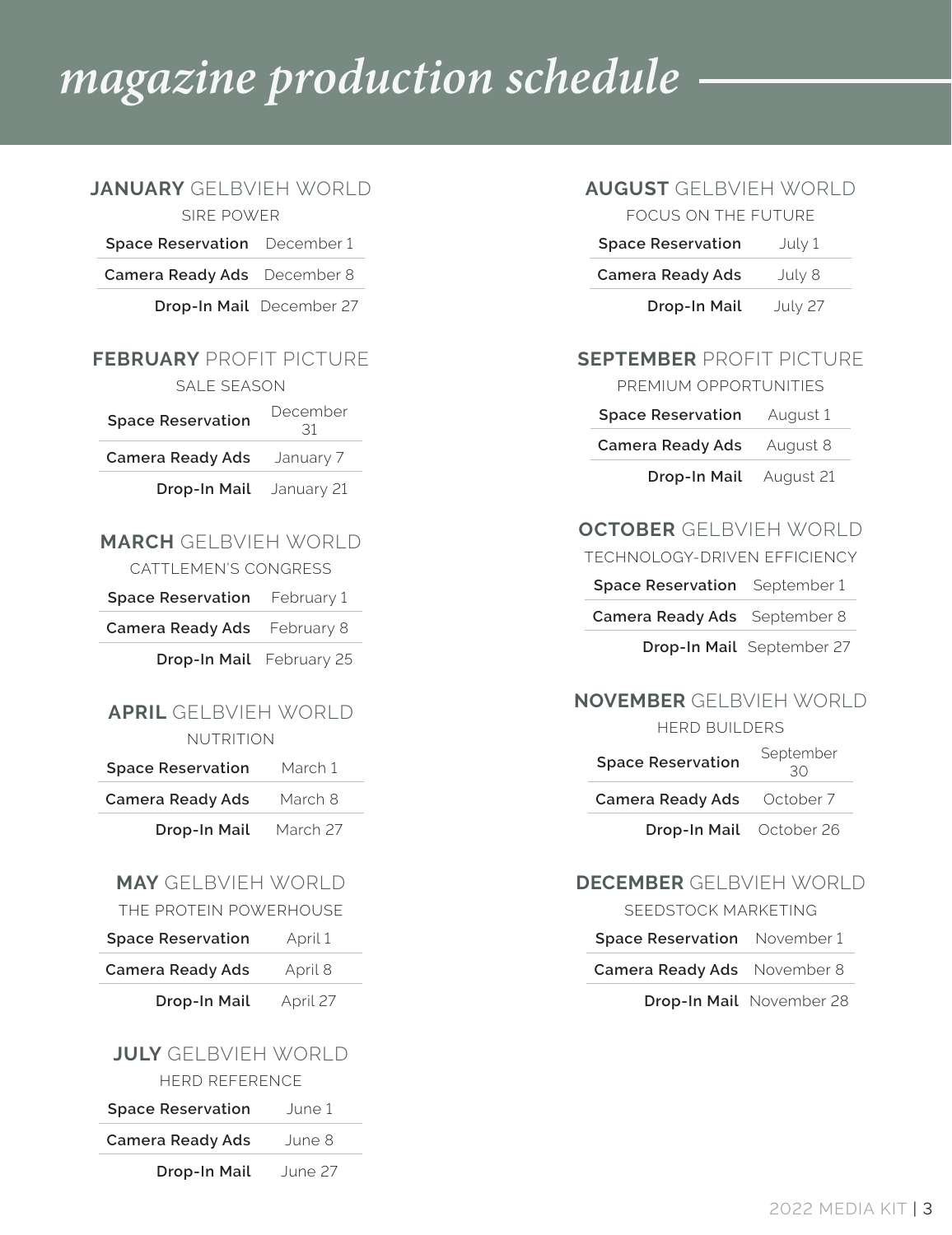## *web design services*

**\$500 + HOSTING\* \$800 + HOSTING\***

Single-page online marketing for your operation

Domain name management (for 1 domain)

1 page of content

Custom, mobile-friendly website design

Online account to access website and make changes/updates

Your sales listed on our Upcoming Events calendar on Gelbvieh.org, linked to your site

1 round of complimentary edits to initial website design

## **BASIC PACKAGE PREMIUM PACKAGE**

Multi-page website

Domain name management (for 1 domain)

5 pages of content or equivalent

Custom, mobile-friendly website design

Online account to access website and make changes/updates

Your sales listed on our Upcoming Events calendar on Gelbvieh.org, linked to your site

Up to 3 rounds of complimentary edits to initial website design

Embedded digital sale catalogs

**\*Hosting fees start at \$168 annually, paid directly by customer**

## **ADD-ONS**

Additional Pages **\$100/page**

Social Media Feed Integration **\$50**

Website Maintenance/Updates **\$50/hour**

*Have the Gelbvieh Media Productions Team maintain your website. All website updates are billed by 30-minute increments and must be given with appropriate prior notice. Customer is responsible for notifying the GMP team of any updates.*

Website Maintenance Training **\$75**

*Providing you the training to make changes/updates on your website and maintain it independently.*

## **CONTACT**

**KATIE HARBERT** GELBVIEH MEDIA PRODUCTIONS COORDINATOR katie@gelbvieh.org | 303-465-2333